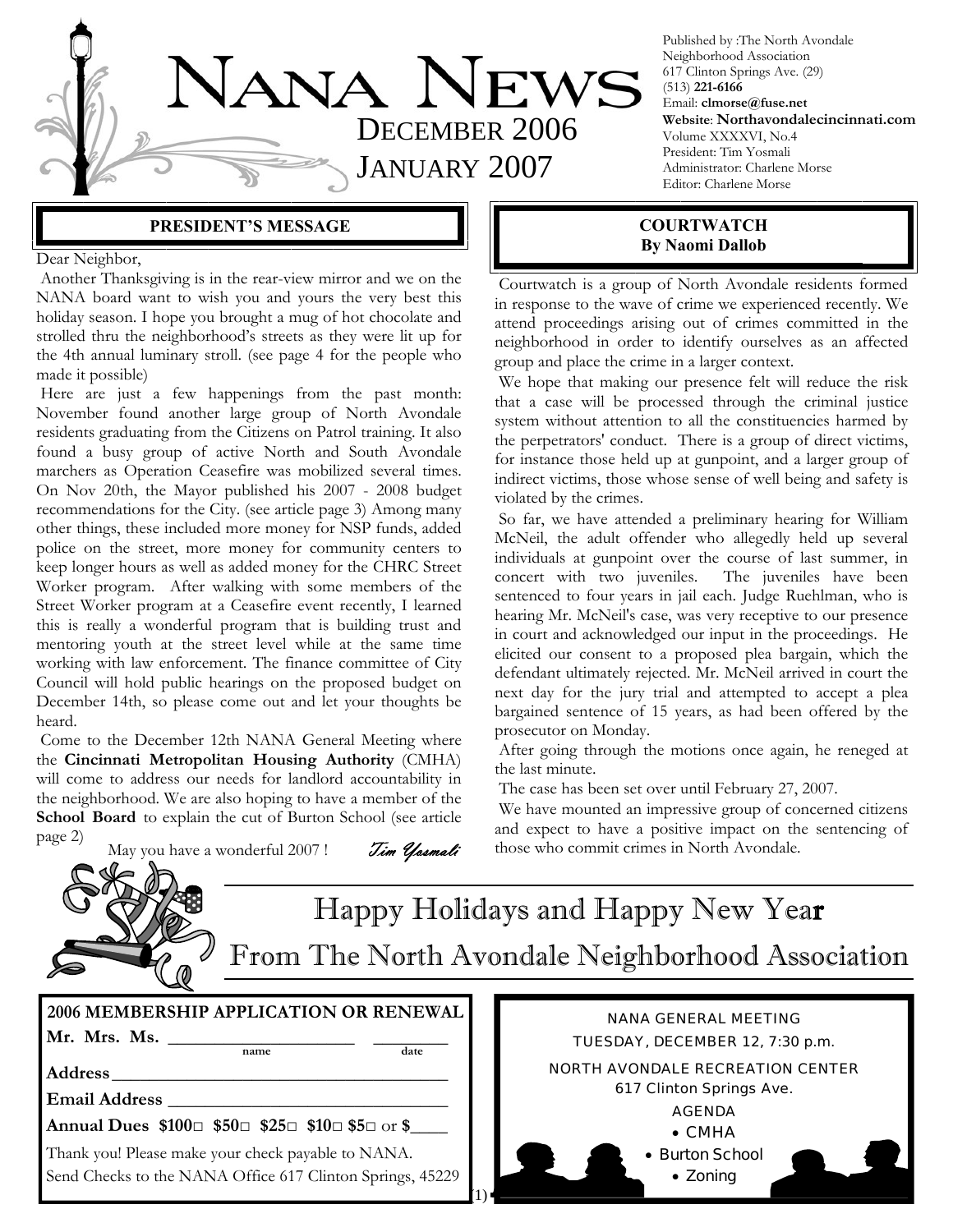

**Both the Hirsch and N. Avondale Recreation Centers will be closed Dec. 25, Jan. 1st and Jan. 15th.**

Both Centers are available for rental for parties, dinners, call for more information

### **HIRSCH CENTER ● 751-3393 ● 3630 Reading Road**

You must have membership to participate in all programs.

**Basketball Leagues forming in Dec. or Jan.:**

▪Mondays Adult League (\$200 per team to be divided among players).

▪Fridays Teen League (14 -17 yr olds)

▪Saturday Nights League (18-24 yr olds)

If interested in any league, contact the center, ask for Rico.

### **Three on Three Basketball**

▪Thursday nights **Teens** 5pm -7pm, **Adults** 7pm-9pm **After School**

▪Day Camp Monday – Friday (follows CPS schedule)  $\blacktriangleright$  2:30 to 6 pm \$20 per week.

▪Mini Holiday Camp Dec 20 - 29th 7am – 6pm ,\$5 per day

 $\blacksquare$ Prop In Monday – Friday 2:30 to 5 pm

Theater T, Th & Fr 3 to 5 pm

▪Arts and Crafts M & W 3 to 5 pm

**Taxes**

Need help with your taxes? Call the Center in January for more info!

### **NORTH AVONDALE ● 961-1584● 617 Clinton Springs**

You must have membership to participate in all programs. Mini Holiday Camp I - Dec. 20 -22, 7am -6pm for \$45. Mini Holiday Camp II - Dec.  $26 - 29$ <sup>th</sup> 7am – 6pm for \$60. Both Camps together per child is \$105.

### **Fitness**

You must have membership to participate in all programs. **Aerobics** Teens/Adults/Seniors Tues. & Thur.. 5:45 -7:30 pm \$5 per class or \$20 month

**Aerobics** Teens/Adults/Seniors Sat. noon – 1:45 pm \$5 per class or \$20 month

**Head to Toe** Seniors Tue & Thur. 10am -11am Free

**Line Dancing** Seniors Mon. & Wed. 10am -11:30 Free

**Karate** Youth /Teens Tues. & Thursday 5pm-6pm See instructor

**Karate** Youth /Teens/Adults/Sen. Tues. & Thursday 6pm-7:30pm See instructor

**Open Gym** Teen/Adults Wed & Fri 6:30pm-8:30pm Free **Sauna** Adults/Seniors Call for us to turn on (needs to warm up 15 -30 minutes) Free

**Walking Club** Seniors Tues. & Thur.11am -noon Free

**Weight Room** Teens/Adults/Seniors During open hours \$10 per quarter

**Yoga** Teens/Adults/Seniors Mon. & Wed. 6pm-7pm Free **After School Programs**

You must have membership to participate in all programs. After School Day Camp \$120 per month follows CPS schedule 2:15 – 6pm

**Bridge Gap** \$75 per month, CPS schedule 2:15 – 5pm **Drop In** 3pm -4:30 needs membership only

**Basketball Teams** already formed see Tim for schedules



#### **BURTON SCHOOL ●363-9700 ● 876 Glenwood Ave**

**As Quality Education for Our Children** 

On November 27th the CPS School Board voted to restore the cuts to Walnut Hills and the Montessori schools. They then approved the rest of the plan, which included closing Burton School.

This decision reinforces the 2 separate school systems we have in CPS. The schools where cuts were restored perform higher academically and have low poverty rates. The neighborhood schools, 12 of which have been in Academic Emergency for so long that the students are eligible for state vouchers, are accepted as failing. Three neighborhood schools, including Burton, are ranked in Continuous Improvement, but are scheduled to be closed.

Only a small percentage of the children in North Avondale attend North Avondale Montessori. Children who attend Rockdale and South Avondale are not eligible to apply there. NANA and the Avondale Community Council have joined to form the Education Accountability Committee of North Avondale and Avondale. The purpose is to advocate for Quality Education for ALL our children and to educate the community as to what a quality education is. If you want to be on the e-mail list and are not already, contact Pauline Daly pdaly@fuse.net 751-8334.

## **THE NEW SCHOOL**

### **●281-7999 ● 3 Burton Woods Lane**

Faculty, staff, students, and parents at The New School extend warm holiday greetings to fellow members of the North Avondale community. Please spread the word about our Winter Open House on **February 4 from 2 - 4 p.m.** This is a great time to learn about Montessori education in general and our school in particular.

### **December**

14 Pre-Primary Festival 2:00pm

18 - 30 Winter Recess - No School

Dec. 18-22 Vacation Care for 3-7 Year Olds (5 Days)

### **January 2007**

- 10 *Parent Education*: The Next Step Meeting
- 15 Martin Luther King, Jr. Day No School
- 20 Interviews for 3 Years Olds
- 26 *TNS/Diversity Committee Family Movie Night*

### **NORTH AVONDALE MONTESSORI SCHOOL ● 363-3900 ● 615 Clinton Springs Avenue**

#### **December:**

- 4 Sibling sign ups for all magnet schools. At NAM we start at 6:00 in the morning. Please come to the office.
- 4-8 Book Fair in the library

6 - Winter Concert - 7:00p.m. in the gym

December 19 - January 1 - No School - Winter Break

### **January**

- 8 In Quadrant sign ups starting at 5:00a.m. Doors open to the gym at 12:00a.m.We are Quadrant 3.
- 15 No School! Martin Luther King Day
- 26 End of 2nd Qtr no students
- February 12, 2007 Out of Quadrant sign ups. Doors open at 6:00 - please come to the office.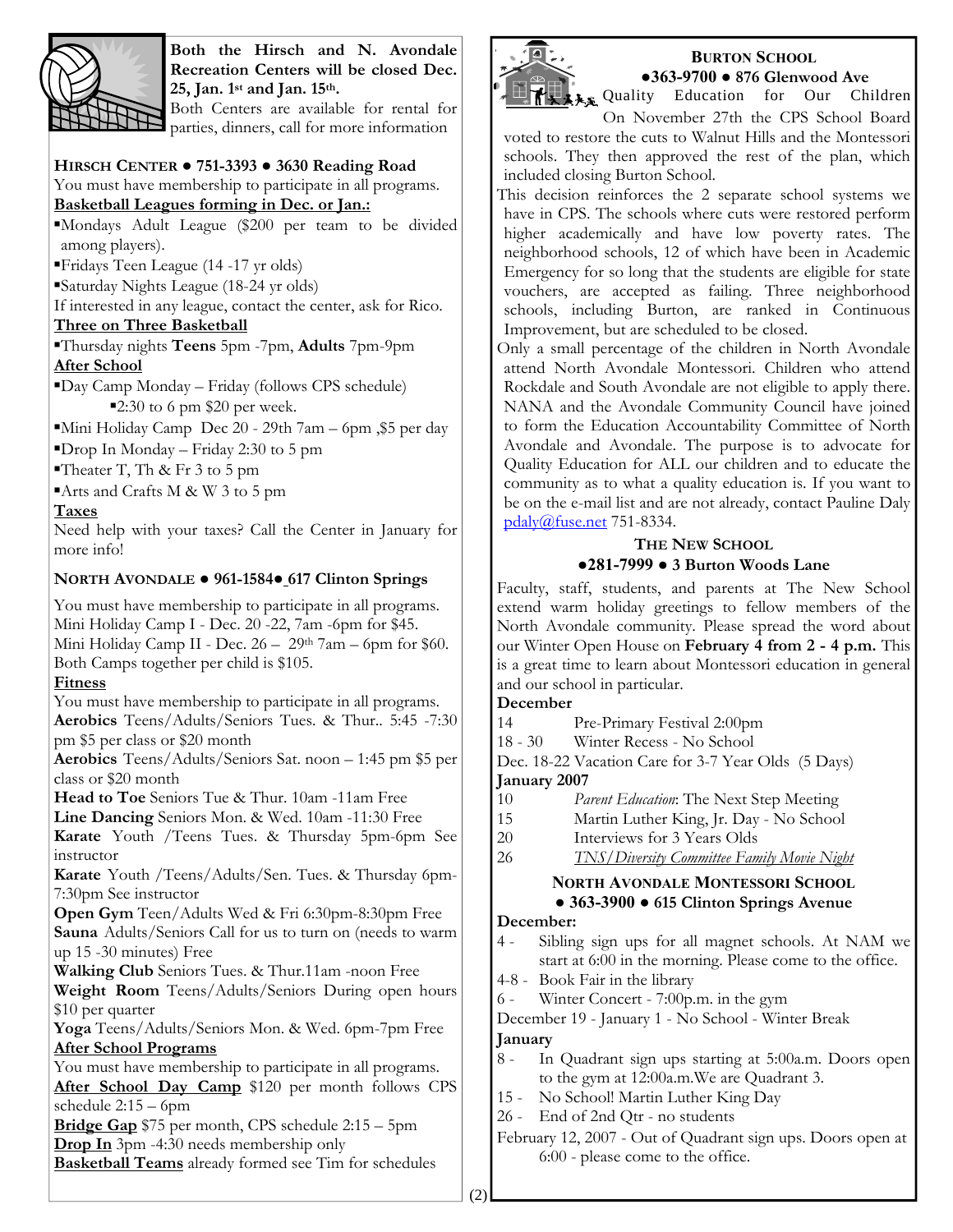### **NEW ZONING FOR PARK & RECREATION LAND By Gerry Kraus, City Hall Liaison**

As a follow-up to the new city zoning code passed in 2004 city planners are working on a new zoning district for park and recreation land. Originally citizens had asked for a separate district to maximize protection of green space in the city by requiring notice to the public before the city could approve any development or change in use of public green space. In North Avondale this includes the Avon Fields Golf Course, N. A. Center ball fields, Seasongood Square and M.L. King Parks and Victory Parkway. Marvin and Gerry Kraus have been representing North Avondale on a citizens' working group to give input into this proposed new zoning district.

The proposed new Park & Recreation District zone includes as its purpose:

1. Preserve, protect and enhance a system of public parks, parkways, and recreation areas that accommodate passive and active public recreational uses.

2. Preserve natural and scenic areas, and protect sensitive natural resource area. **Accommodate development that is compatible with these natural amenities** *(new language added).* Protect adjacent residential districts from adverse land use impacts.

Presently large tracts of parks and recreation land have the most restrictive zoning permitting only development of single family homes on 20,000 square foot lots, if the Parks & Recreation Commissions approve any development at all. Under the proposed new zoning commercial uses such as "full service restaurants," "recreation and entertainment" businesses as well as government facilities and offices, would be permitted on park or recreation land. Citizen representatives on the working group have been reluctant to support any development that is not directly park or recreation related.

This proposed new zoning district will be reviewed at the December 12 NANA Meeting and neighborhood input sought. Please help NANA determine its position on the proposed new Parks & Recreation zoned district.

# NEIGHBORHOOD NOTES

**Exalcooking for someplance to exercise?** The O'Connor Sports Center at Xavier University is a full membership facility that serves students, alumni, faculty/staff and the **general community.** The OSC was renovated in the summer of 2005 and features a six-lane, 25 meter indoor pool, three court gymnasium, Hammer Strength room, Nautilus area cardiovascular room, two racquetball/ handball courts and shower/locker rooms. Go there for a visit or visit their website http://xavier.edu/osc/ oscmain.htm

[**The Monthly Newsletter is on the NANA website**. If the mail is slow just go online to read the NANA NEWS For the newsletter, monthly meeting minutes and much more - I love the pictures in the history section - check out: **www.northavondalecincinnati.com.** 

 $(3)$ 

### **NSP & OTHER BUDGET CUTS NEED YOUR HELP**

 The City Manager has presented his biennial budget for 2007 & 2008. The Mayor has also come out with his recommendations. To see both in their entirety go to http:// rcc.org and look under Features, and under Mayor Cuts that may concern you:

Reduction of yard waste program (\$114,660).

- ▪Recycling to biweekly (\$315,000) The mayor is concerned about making it biweekly.
	- ■*I wonder if this will increase costs to solid waste collection.*
- ▪Reduce three streetlight services: annual preventive & maintenance (\$61,330); eliminate resetting streetlights - poles will be removed not replaced (\$95,320); reduce streetlight wash & relamp (\$25,500)

▪*Pertinent because of our recent concerns with safety and lighting* 

- Reduce remedial maintenance of storm water system (\$45,500) ▪*Didn't we recently have a great deal of problems with sewer backups?*
- Reduce the NSP funding from \$7,000 to \$5,580 per year, per neighborhood (\$10,000 in previous years). The vitality of North Avondale & other city neighborhoods, is dependent on NSP funds. NSP funds much of what NANA does including this newsletter. The Mayor proposes \$8,000.

 A good thing is both support bringing back City Planning Department & the Office of Environmental Quality.

 The final budget amounts will be determined by City Council after several public hearings. Voice your concerns and express your support for NSP at the Finance Committee **on Thursday, December 14 at 6:00 PM, College Hill Recreation Center, 5545 Belmont Ave.** or call or email council members.

\*\*\*\*\*\*\*\*\*\*\*\*\*\*\*\*\*\*\*\*\*\*\*\*\*\* **CHRISTMAS TREE COLLECTION Christmas trees and regular yard waste collection stops after 1/9 until April (see budget cuts article) After 1/9, until April citizens must schedule a pickup for yard waste or Christmas trees on their normal day by calling 591-6000 Also remember raking leaves into the street or** 

**right-of-way is prohibited & is Punishable by Law.** *ዹዹዹዹዹዹዹዹዹዹዹዹዹዹዹዹዹዹዹዹዹዹዹ* 

### **ABANDONED HOUSES – ANY ON YOUR STREET?**

 NANA, Mt Auburn, Walnut Hills, Avondale & Paddock Hills has been working with University of Cincinnati in studying the effects of Abandoned Houses on neighborhoods. To that end we will be assessing all properties in North Avondale. So, that we don't miss any vacant houses in the neighborhood we are asking for your help. Besides the study we want to make sure the laws regarding these vacant buildings are enforced. There are city laws to keep vacant houses from falling into disrepair or becoming a safety problem. If there is a abandoned/vacant house on your street, please call the NANA Office at 221-6166 or email at clmorse@fuse.net to help us with our study and so that NANA can follow-up to make sure that the vacant building ordinance is enforced and that the house does not become a blight on your street.